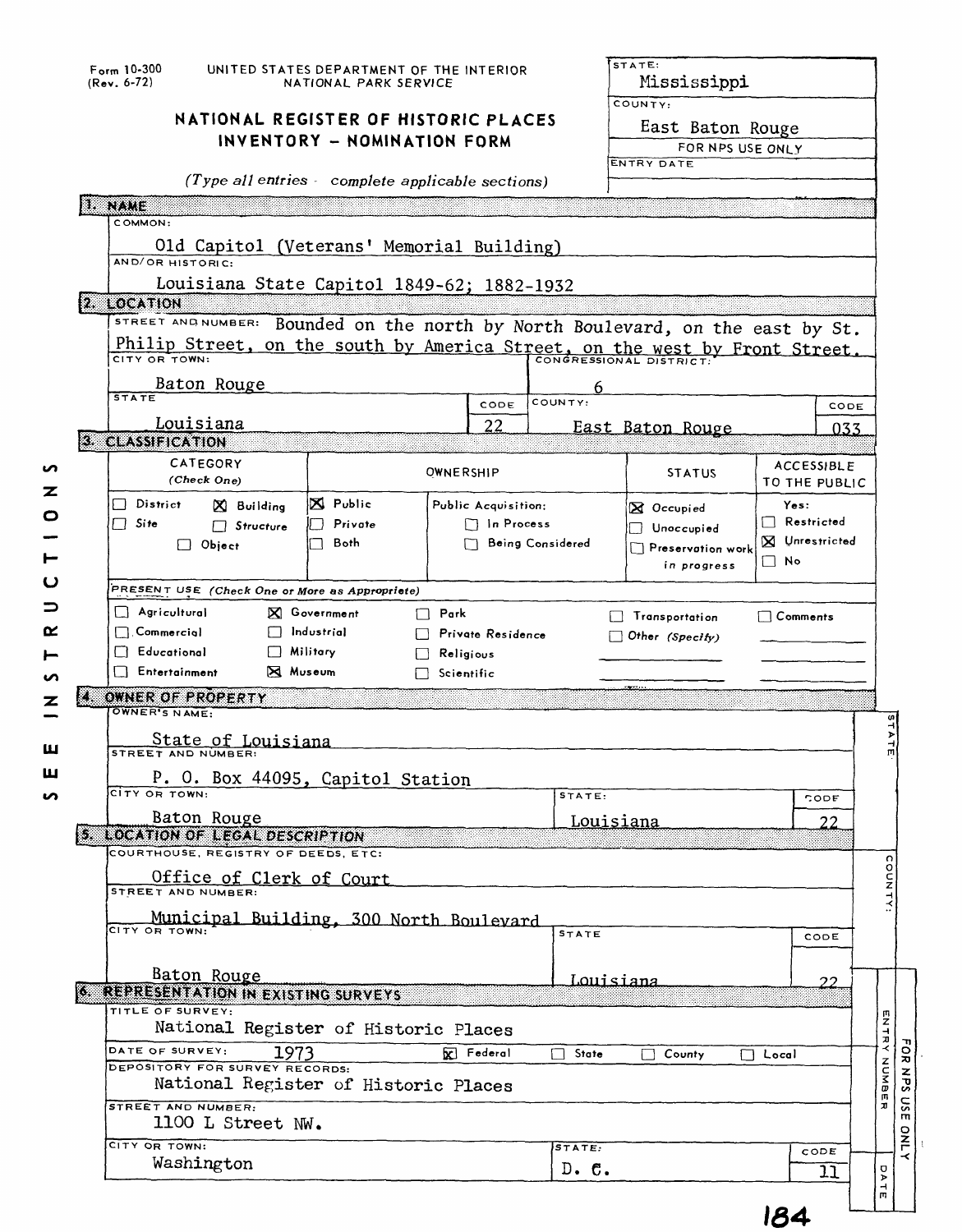|  | DESCRIPTION      |              |               |             |  |              |       |                        |  |
|--|------------------|--------------|---------------|-------------|--|--------------|-------|------------------------|--|
|  |                  | (Check One)  |               |             |  |              |       |                        |  |
|  | <b>CONDITION</b> | Excellent    | <b>X</b> Good | Fair<br>l 1 |  | Deteriorated | Ruins | Unexposed              |  |
|  |                  |              | (Check One)   |             |  |              |       | (Check One)            |  |
|  |                  | Altered<br>∞ |               | Unaltered   |  |              | Moved | <b>X</b> Original Site |  |

**DESCRIBE THE PRESENT AND ORIGINAL (if known) PHYSICAL APPEARANCE**

The Louisiana State Capitol was built in 1847-49 and rebuilt in 1880-82 after the interiors were destroyed in December 1862 while it was used as a garrison for Negro troops. During the interim, as before the 1840s construction, the State was governed from New Orleans. As a Gothic Revival public building in America, it is a unique example of a rare type. Its architect, James H. Dakin, described it as "castellated Gothic." Thirty-five years later Mark Twain wrote, "Sir Walter Scott is probably responsible for the Capitol building; for it is not conceivable that this little sham castle would ever have been built if he had not run the people mad, a couple of generations ago, with his medieval romances."

Like a cathedral, the Capitol has a cruciform plan. The east-west axis is comparable to a nave and contains the House chamber on the west end at the second floor and the Senate chamber in the apse, each with a giant stained glass window behind the now vanished rostrum. The transepts continue in use as office space. Each arm of the plan terminates in two towers; those at the west are octagonal, the others square. The west front, facing the Mississippi River, was originally regarded as the principal facade and the names of State Officials responsible for the 1847 construction are incised in the marble panels flanking the great Tudor-arched entrance.

The fenestration with cast-iron hood moulds over the openings is the most authentic remnant of the original construction and to the extent that it controls the floor plan, the tie between the 1840s work and 1880s rebuilding within the shell. Crenellated parapets conceal the roofs, flat in Dakin's original design but now a variety of pitched forms. Exterior walls, painted beige with brown trim, are plastered brick above a granite plinth. Historic references to "the old gray castle" suggest that it may have been painted gray at one time.

Dakin's plans were submitted in a competition announced January 23, 1847; he was notified of their acceptance on May 5. Delays in fixing the site and obtaining satisfactory local brick postponed the corner stone ceremonies until November 3. The proposal accompanying the design stressed the economy of the style and the durability of the cast-iron decoration. Dakin's diary reveals extensive cast iron use on the interior and quantities of glass for some type of glazed dome but none of this survived the 1862 fire.

The architect chosen for the 1880-82 reconstruction was William A. Freret<br>who tried to keen his work in the spirit of the original. Known changes who tried to keep his work in the spirit of the original. include new emphasis on the north entrance, addition of a fourth story to<br>the transports, and onen work cast-iron turrets on all the towers. Never the transepts, and open work cast-iron turrets on all the towers. popular, these were removed in 1937. The interior rotunda is Freret's showpiece. From a central iron column rising to the fourth floor level

**Un** 

(Continued)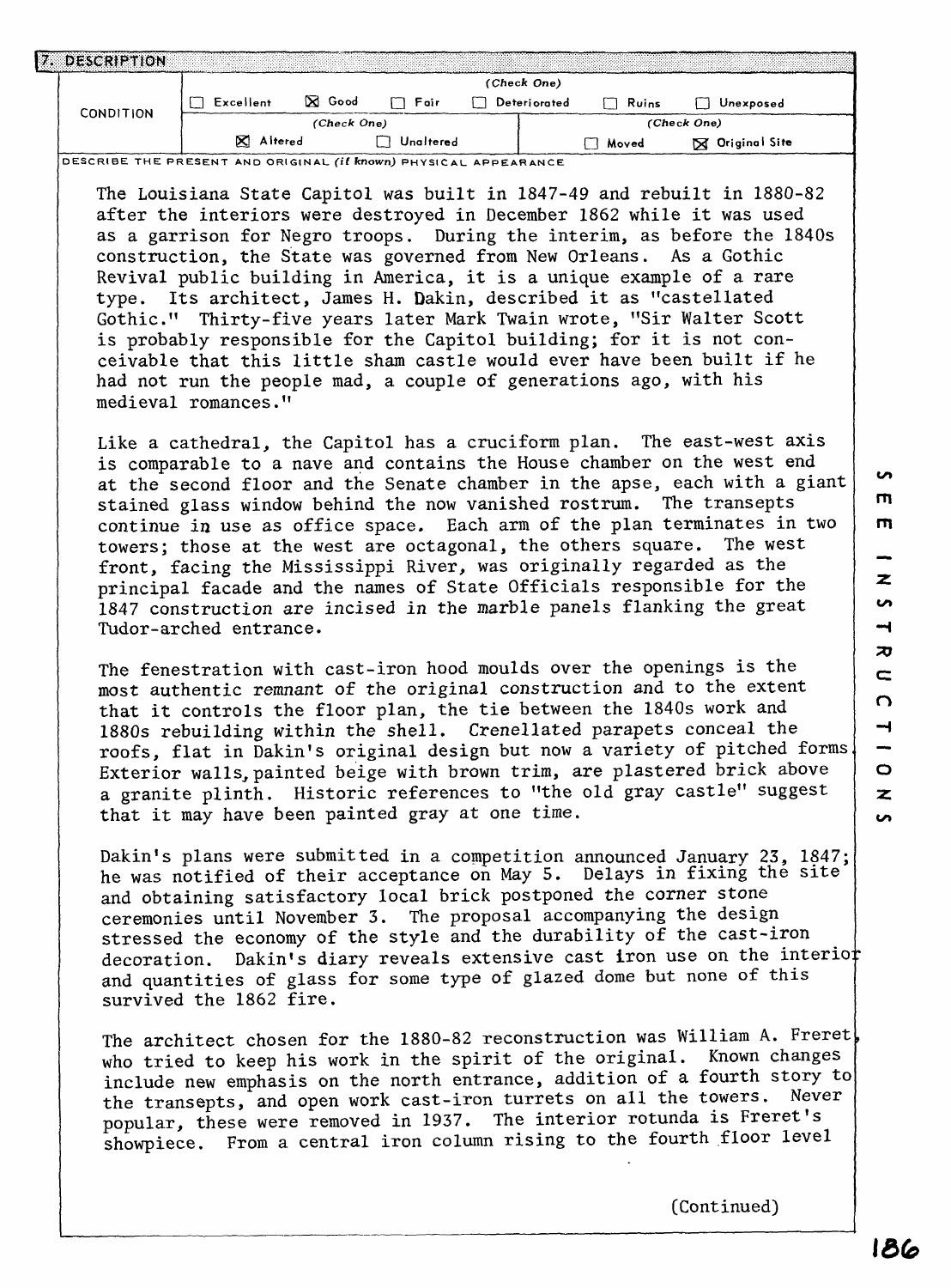| PERIOD (Check One or More as Appropriate)                |                |                     |                 |
|----------------------------------------------------------|----------------|---------------------|-----------------|
| Pre-Columbian                                            | 16th Century   | 18th Century        | 20th Century    |
| 15th Century<br>∣ ∤                                      | 17th Century   | 19th Century        |                 |
| SPECIFIC DATE(S) (If Applicable and Known)               |                | 1847-49 and 1880-82 |                 |
| AREAS OF SIGNIFICANCE (Check One or More as Appropriate) |                |                     |                 |
| Abor iginal                                              | Education      | <b>SA</b> Political | Urban Planning  |
| $\Box$ Prehistoric                                       | Engineering    | Religion/Phi.       | Other (Specify) |
| $\Box$ Historic                                          | Industry       | losophy             |                 |
| Agriculture<br>IП.                                       | Inventian<br>Ħ | Science             |                 |
| ⊠<br>Architecture                                        | Landscape      | Sculpture           |                 |
| П<br>Art                                                 | Architecture   | Social/Human-       |                 |
| Commerce                                                 | Literature     | itarian             |                 |
| Communications                                           | Military       | Theater             |                 |
| Conservation<br>ΙI                                       | Music          | Transpartation      |                 |

Unlike the British, Americans rarely applied the Gothic Revival to major government buildings. The Old Louisiana Capitol in Baton Rouge is a singular example of a Gothic Revival design for the State's most important building. Although its checkered career includes a disastrous fire and periods of abuse, the building is again restored and is particularly  $\mid$ notable for the 1847 west facade of James H. Dakin and the 1880 skylighted rotunda of William A. Freret.

S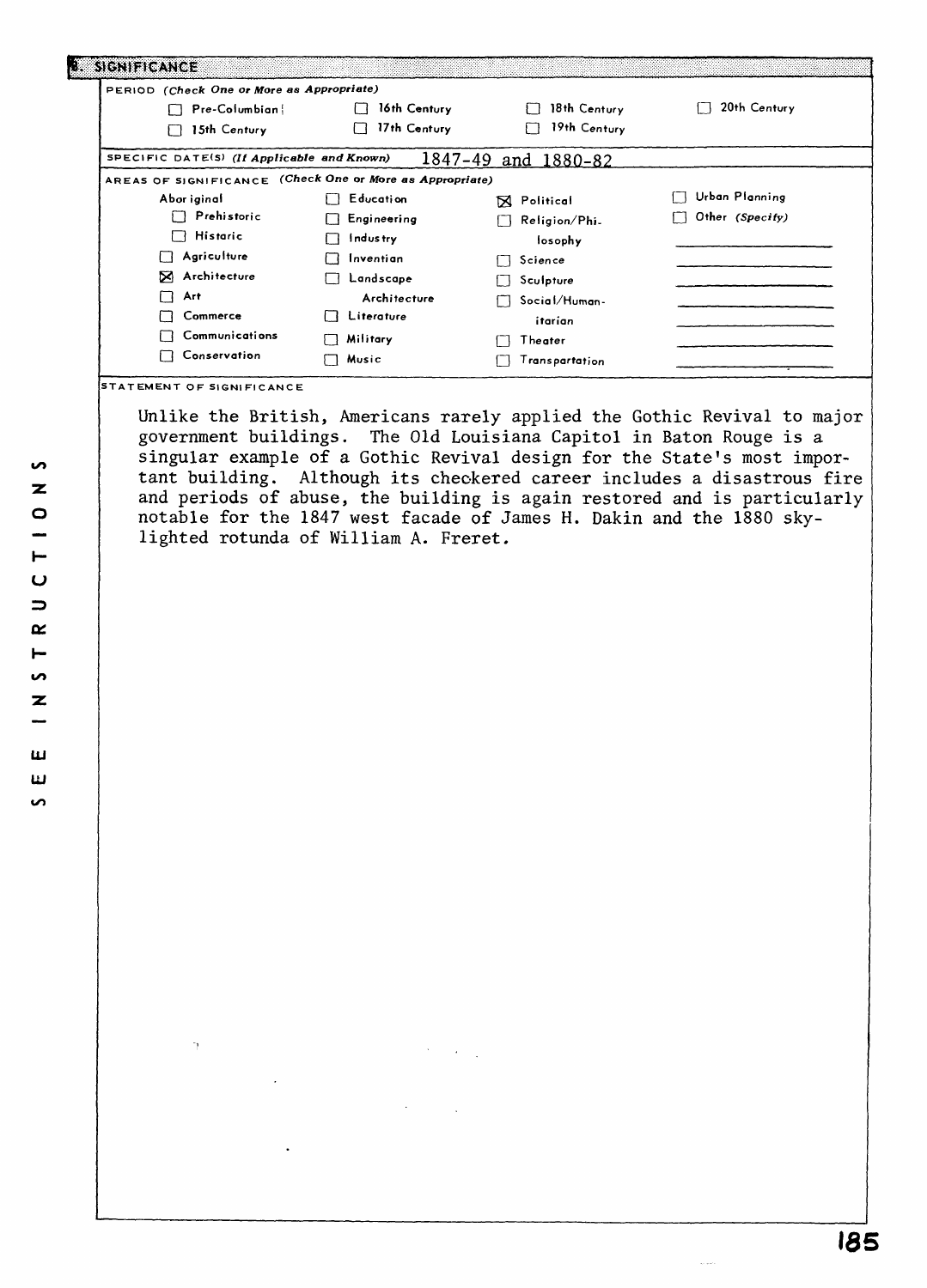|               | 9. MAJOR BIBLIOGRAPHICAL REFERENCES                                                                 |             |                         |           |                                                          |                                                        |              |          |                                                                               |         |                  |                 |
|---------------|-----------------------------------------------------------------------------------------------------|-------------|-------------------------|-----------|----------------------------------------------------------|--------------------------------------------------------|--------------|----------|-------------------------------------------------------------------------------|---------|------------------|-----------------|
|               |                                                                                                     |             |                         |           |                                                          |                                                        |              |          |                                                                               |         |                  |                 |
|               |                                                                                                     |             |                         |           |                                                          |                                                        |              |          |                                                                               |         |                  |                 |
|               |                                                                                                     |             |                         |           |                                                          |                                                        |              |          |                                                                               |         |                  |                 |
|               |                                                                                                     |             |                         |           |                                                          |                                                        |              |          |                                                                               |         |                  |                 |
|               |                                                                                                     |             |                         |           |                                                          |                                                        |              |          |                                                                               |         |                  |                 |
|               |                                                                                                     |             |                         |           |                                                          |                                                        |              |          |                                                                               |         |                  |                 |
|               |                                                                                                     |             |                         |           |                                                          |                                                        |              |          |                                                                               |         |                  |                 |
|               |                                                                                                     |             |                         |           |                                                          |                                                        |              |          |                                                                               |         |                  |                 |
|               | 10. GEOGRAPHICAL DATA                                                                               |             |                         |           |                                                          |                                                        |              |          |                                                                               |         |                  |                 |
|               | LATITUDE AND LONGITUDE COORDINATES<br>DEFINING A RECTANGLE LOCATING THE PROPERTY                    |             |                         |           |                                                          | O                                                      |              |          | LATITUDE AND LONGITUDE COORDINATES<br>DEFINING THE CENTER POINT OF A PROPERTY |         |                  |                 |
| <b>CORNER</b> | LATITUDE                                                                                            |             |                         | LONGITUDE |                                                          | R                                                      |              | LATITUDE | OF LESS THAN TEN ACRES                                                        |         |                  |                 |
|               | Degrees Minutes Seconds                                                                             |             | Degrees Minutes Seconds |           |                                                          |                                                        |              |          | Degrees Minutes Seconds                                                       | Degrees | <b>LONGITUDE</b> | Minutes Seconds |
| NW            | $30^{\circ}$<br>$26^{\circ}$                                                                        | ⊥9 *        | 91 °                    | $11'$ 23  |                                                          |                                                        | ۰            |          |                                                                               |         |                  |                 |
| NE            | 26'<br>$30^{\circ}$                                                                                 | 49 *        | 91°                     |           | 11 : 185                                                 |                                                        |              |          |                                                                               |         |                  |                 |
| SE<br>S₩      | $30^\circ$<br>26.<br>ત્ર∩ક                                                                          | <u> ሆነቻ</u> | 91°                     |           | $11 \cdot 18$ $\cdot$                                    |                                                        |              |          |                                                                               |         |                  |                 |
|               | APPROXIMATE ACREAGE OF NOMINATED PROPERTY                                                           |             |                         |           |                                                          |                                                        | $4.59$ acres |          |                                                                               |         |                  |                 |
|               | LIST ALL STATES AND COUNTIES FOR PROPERTIES OVERLAPPING STATE OR COUNTY BOUNDARIES                  |             |                         |           |                                                          |                                                        |              |          |                                                                               |         |                  |                 |
| STATE:        |                                                                                                     |             |                         |           | CODE                                                     |                                                        | COUNTY       |          |                                                                               |         |                  | CODE            |
| STATE:        |                                                                                                     |             |                         |           | CODE                                                     |                                                        | COUNTY:      |          |                                                                               |         |                  | CODE            |
|               |                                                                                                     |             |                         |           |                                                          |                                                        |              |          |                                                                               |         |                  |                 |
| STATE:        |                                                                                                     |             |                         |           | CODE                                                     |                                                        | COUNTY:      |          |                                                                               |         |                  | CODE            |
| STATE:        |                                                                                                     |             |                         |           | CODE                                                     |                                                        | COUNTY:      |          |                                                                               |         |                  |                 |
|               |                                                                                                     |             |                         |           |                                                          |                                                        |              |          |                                                                               |         |                  | CODE            |
|               | 11. FORM PREPARED BY                                                                                |             |                         |           |                                                          |                                                        |              |          |                                                                               |         |                  |                 |
|               | NAME AND TITLE:                                                                                     |             |                         |           |                                                          |                                                        |              |          |                                                                               |         |                  |                 |
|               | Paul Goeldner, Architect, Historic Sites Survey                                                     |             |                         |           |                                                          |                                                        |              |          |                                                                               | DATE    |                  |                 |
|               | ORGANIZDIVISION Of Historic and Architectural Surveys,<br>National Park Service                     |             |                         |           |                                                          |                                                        |              |          |                                                                               |         | 1/18/74          |                 |
|               | STREET AND NUMBER:                                                                                  |             |                         |           |                                                          |                                                        |              |          |                                                                               |         |                  |                 |
|               | 1100 L Street NW.                                                                                   |             |                         |           |                                                          |                                                        |              |          |                                                                               |         |                  |                 |
| CITY OR TOWN: |                                                                                                     |             |                         |           |                                                          | <b>STATE</b>                                           |              |          |                                                                               |         |                  | CODE            |
|               | <u>Washington</u><br>12 STATE LIAISON OFFICER CERTIFICATION                                         |             |                         |           |                                                          | District of Columbia<br>NATIONAL REGISTER VERIFICATION |              |          |                                                                               |         |                  |                 |
|               |                                                                                                     |             |                         |           |                                                          |                                                        |              |          |                                                                               |         |                  |                 |
|               | As the designated State Liaison Officer for the Na-                                                 |             |                         |           |                                                          |                                                        |              |          |                                                                               |         |                  |                 |
|               | tional Historic Preservation Act of 1966 (Public Law                                                |             |                         |           |                                                          | I hereby certify that this property is included in the |              |          |                                                                               |         |                  |                 |
|               | 89-665), I hereby nominate this property for inclusion                                              |             |                         |           |                                                          | National Register.                                     |              |          |                                                                               |         |                  |                 |
|               | in the National Register and certify that it has been                                               |             |                         |           |                                                          |                                                        |              |          |                                                                               |         |                  |                 |
|               | evaluated according to the criteria and procedures set                                              |             |                         |           |                                                          |                                                        |              |          |                                                                               |         |                  |                 |
|               | forth by the National Park Service. The recommended<br>level of significance of this nomination is: |             |                         |           | Director, Office of Archeology and Historic Preservation |                                                        |              |          |                                                                               |         |                  |                 |
|               | National $\Box$<br>State $\Box$<br>Local $\Box$                                                     |             |                         |           |                                                          |                                                        |              |          |                                                                               |         |                  |                 |
|               |                                                                                                     |             |                         |           |                                                          |                                                        |              |          |                                                                               |         |                  |                 |
|               | Name                                                                                                |             |                         |           |                                                          |                                                        |              |          |                                                                               |         |                  |                 |
|               |                                                                                                     |             |                         |           |                                                          |                                                        | ATTEST:      |          |                                                                               |         |                  |                 |
|               |                                                                                                     |             |                         |           |                                                          |                                                        |              |          |                                                                               |         |                  |                 |
|               | Title                                                                                               |             |                         |           |                                                          |                                                        |              |          |                                                                               |         |                  |                 |
|               |                                                                                                     |             |                         |           |                                                          |                                                        |              |          | Keeper of The National Register                                               |         |                  |                 |
| Date          |                                                                                                     |             |                         |           |                                                          | Date                                                   |              |          |                                                                               |         |                  |                 |
|               |                                                                                                     |             |                         |           |                                                          |                                                        |              |          |                                                                               |         |                  |                 |

m --Z n  $\rightarrow$  $\overline{\bm{v}}$  $\epsilon$  $\Omega$ I I O N S

m

S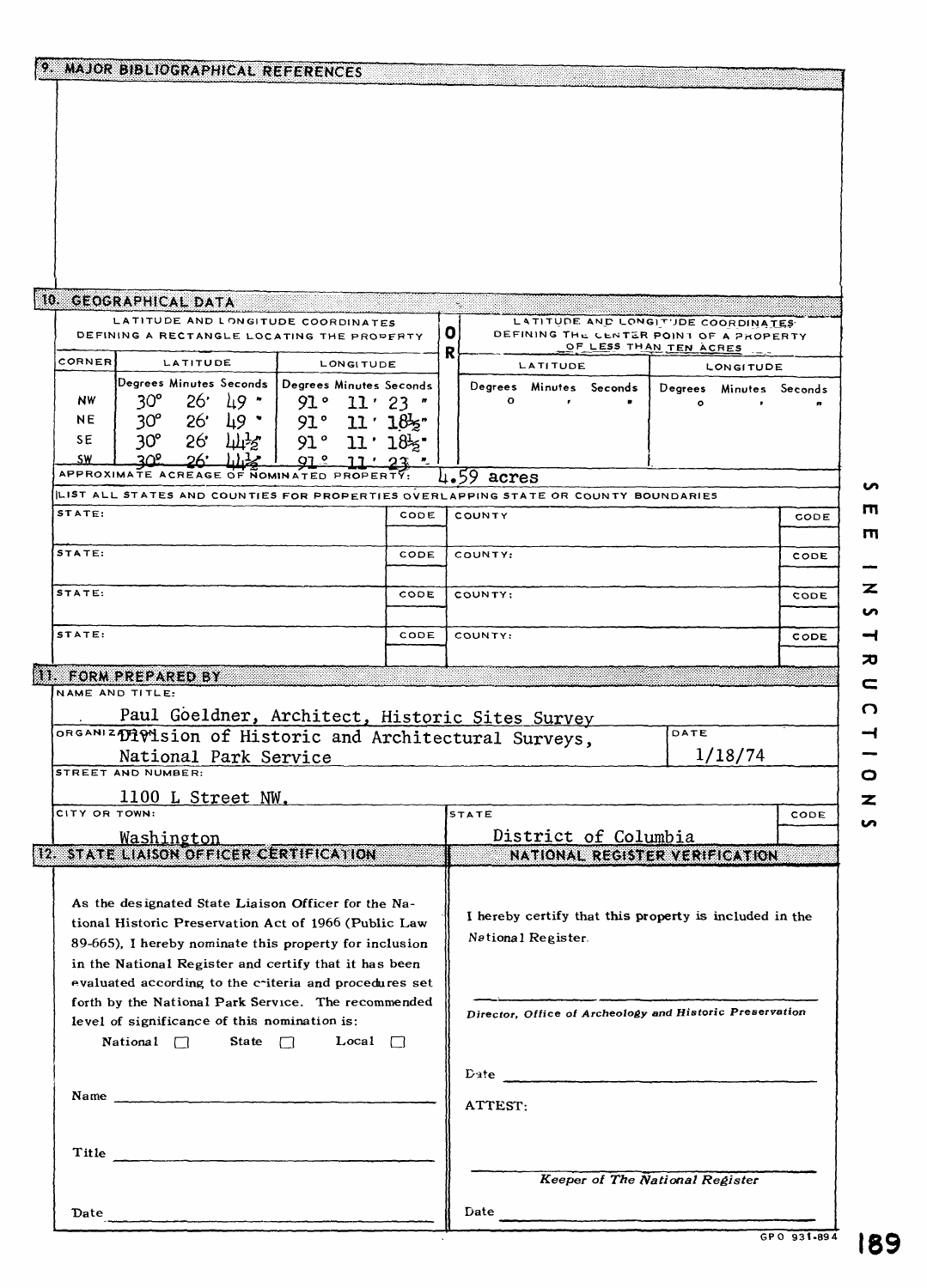**Form 10-300o (July 1969)**

### **UNITED STATES DEPARTMENT OF THE INTERIOR NATIONAL PARK SERVICE**

**STATE**

# **NATIONAL REGISTER OF HISTORIC PLACES**

## **INVENTORY - NOMINATION FORM**

(Continuation Sheet)

| STATE               |      |
|---------------------|------|
| Louisiana           |      |
| COUNTY              |      |
| East Baton Rouge    |      |
| FOR NPS USE ONLY    |      |
| <b>ENTRY NUMBER</b> | DATE |
|                     |      |
|                     |      |

#### *Number all entries)*

### 7. Description (page 1)

|  | Old Capitol |  |  |
|--|-------------|--|--|
|  |             |  |  |

the stained glass dome begins with a narrow cone and opens, like the underside of a morning glory, then arches down to the twelve-sided, Gothic-arched cast-iron cage which encloses the rotunda above the second floor. A broad, free-standing stair spirals around the central column from the first to the second floor. The rotunda floors are checkered squares of black and white marble. Offices of the major government officials retain the original sills with the titles incised in the marble.

Since the removal of the State government to the new capitol in 1932, the building has been used principally to house the Louisiana Art Commission (now part of a State Department of Art, Historical, and Cultural Preservation), and offices of veterans' organizations. Architectural changes have primarily been toward restoration and safety. The legislative chambers are used principally as galleries which give them a somewhat vacant appearance.

The grounds, on a bluff overlooking the Mississippi, are thought by some to be the site of the Indians' baton rouge noted by French explorers as a boundary marker or council location. They are surrounded by the 1849 castiron fence. Segments were designed to fit without bolts. They were designed and cast by John Hill at his Baton Rouge foundry. The ornament includes pineapples on fence posts, eagles on gate posts, quatrefoils and fleurs de lys. Landscaping and planting, though a concern of earlier eras, is not based on original designs which are unknown. The long stairs from the west entrance to Front Street gate are flanked at the top by couchant lions which may be original. A number of monuments on the grounds exhibit varying eras and levels of taste.